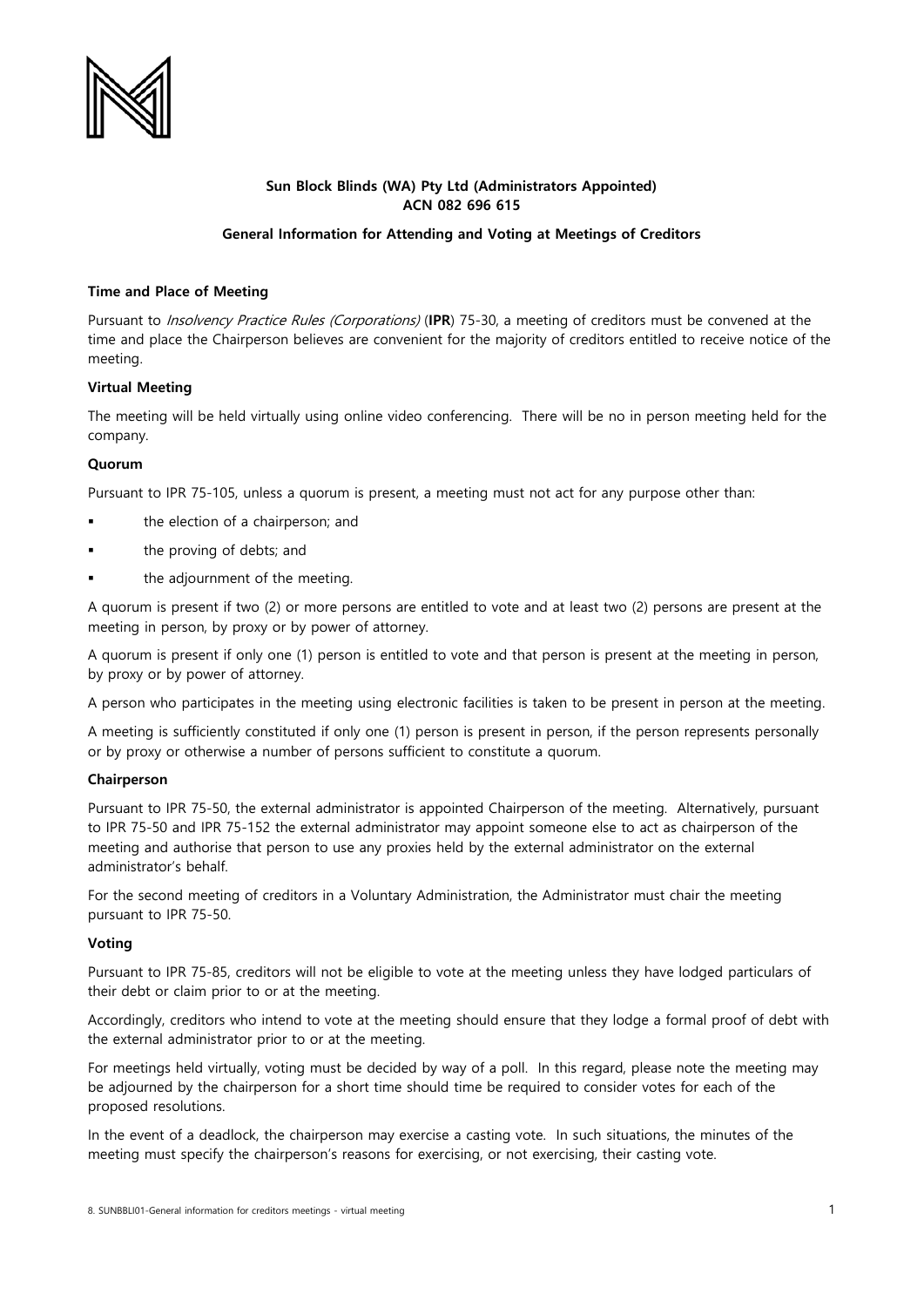

Pursuant to IPR 75-115::

- a resolution is passed if a majority in number and a majority in value vote in favour of the resolution; and
- a resolution is not passed if a majority in number and a majority in value vote against the proposed resolution.

In the event of a deadlock, the chairperson may exercise a casting vote. In such situations, the minutes of the meeting must specify the chairperson's reasons for exercising, or not exercising, their casting vote.

#### **Proxies**

Pursuant to IPR 75-150, a person entitled to vote at a meeting may, in writing, appoint an individual as their proxy to attend and vote at the meeting on their behalf.

Accordingly, creditors who are unable to attend the meeting but who wish to be represented should ensure that a validly executed proxy form is lodged with the external administrator prior to the meeting.

## **Corporate Creditors**

Corporate creditors who wish to attend the meeting should note that an individual may only represent them if the corporation validly grants that person a proxy or power of attorney.

#### **Committee of Inspection**

Pursuant to IPR 80-5, a person may only serve as a member of a Committee of Inspection if the person is:

- a creditor of the company personally; or
- the attorney of a creditor under a general power of attorney; or
- authorised in writing by a creditor; or
- a representative of the Commonwealth if a FEG claim has been, or the Commonwealth considers a claim is likely to be, made in relation to unpaid employee entitlements.

Corporate creditors who are members of a Committee of Inspection may be represented by an individual authorised in writing by the member to represent the member on the committee.